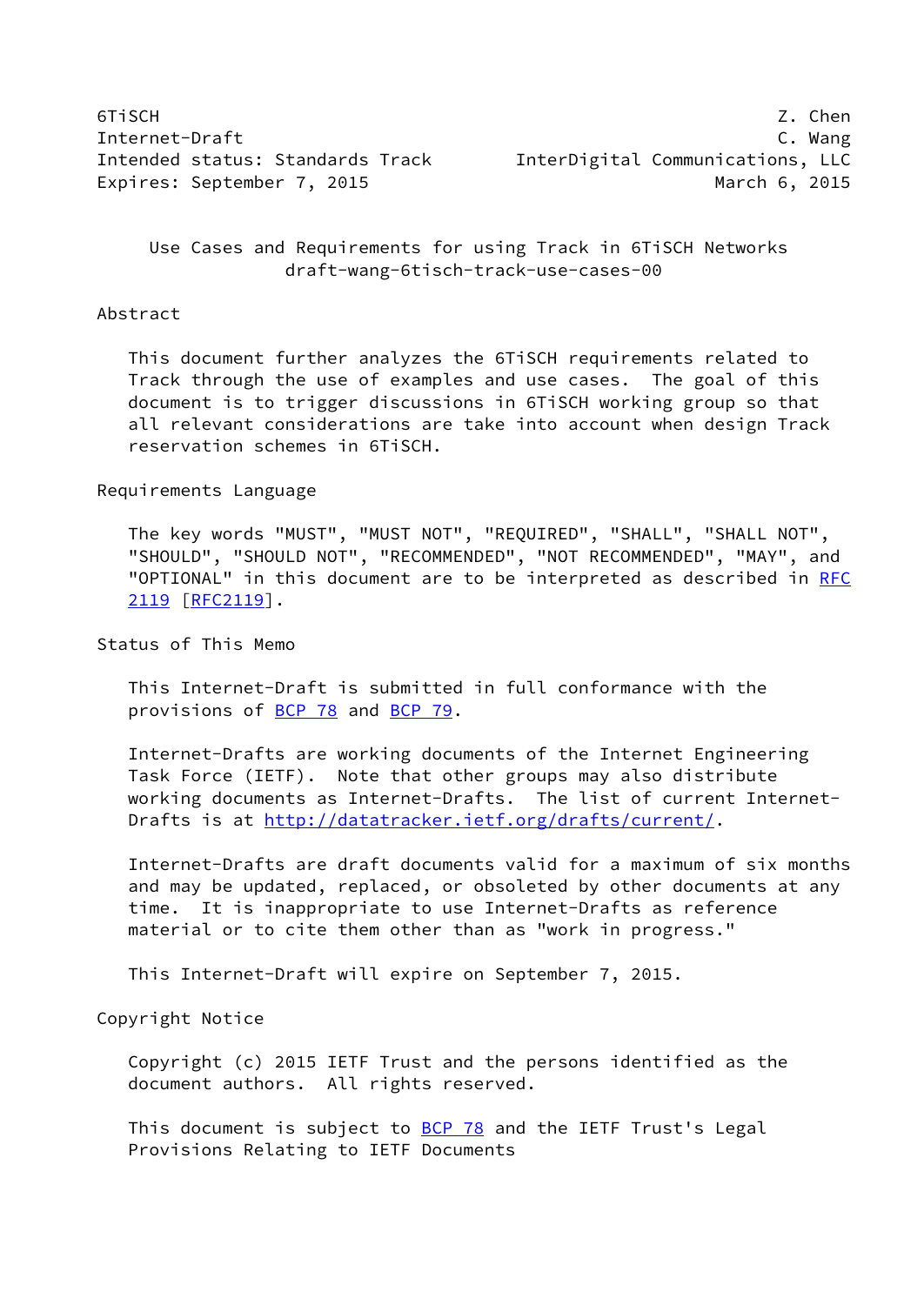## <span id="page-1-1"></span>Internet-Draft 6tisch-track-use-cases March 2015

 [\(http://trustee.ietf.org/license-info](http://trustee.ietf.org/license-info)) in effect on the date of publication of this document. Please review these documents carefully, as they describe your rights and restrictions with respect to this document. Code Components extracted from this document must include Simplified BSD License text as described in Section 4.e of the Trust Legal Provisions and are provided without warranty as described in the Simplified BSD License.

## Table of Contents

| Introduction                                                                                                                                                                                                                                                                                                                                                                                                                                                                     | $\overline{2}$  |
|----------------------------------------------------------------------------------------------------------------------------------------------------------------------------------------------------------------------------------------------------------------------------------------------------------------------------------------------------------------------------------------------------------------------------------------------------------------------------------|-----------------|
| Terms used in this document<br>$\overline{2}$ .                                                                                                                                                                                                                                                                                                                                                                                                                                  | $\overline{3}$  |
| Use Cases: Industrial Networks<br>3.                                                                                                                                                                                                                                                                                                                                                                                                                                             | $\overline{3}$  |
| Industry process control and automation applications<br><u>3.1</u> .                                                                                                                                                                                                                                                                                                                                                                                                             | $\overline{3}$  |
| Industrial monitoring applications<br>3.2.                                                                                                                                                                                                                                                                                                                                                                                                                                       | $\overline{4}$  |
| $\underline{4}$ . Handling Tracks in 6TiSCH Networks                                                                                                                                                                                                                                                                                                                                                                                                                             | $\overline{5}$  |
| General Behavior of Tracks<br>4.1.                                                                                                                                                                                                                                                                                                                                                                                                                                               | $\overline{5}$  |
| 4.2.                                                                                                                                                                                                                                                                                                                                                                                                                                                                             | $\overline{5}$  |
| Remote Track Management<br>4.2.1.                                                                                                                                                                                                                                                                                                                                                                                                                                                | 6               |
| Hop-by-hop Track Management<br>4.2.2.                                                                                                                                                                                                                                                                                                                                                                                                                                            | 6               |
| Requirement for Track reservation schemes<br>5.                                                                                                                                                                                                                                                                                                                                                                                                                                  | 6               |
| Centralized Track reservation<br>5.1.                                                                                                                                                                                                                                                                                                                                                                                                                                            | 6               |
| Distributed Track reservation<br>5.2.                                                                                                                                                                                                                                                                                                                                                                                                                                            | 6               |
| <u>6</u> .                                                                                                                                                                                                                                                                                                                                                                                                                                                                       | $\overline{1}$  |
| 7.                                                                                                                                                                                                                                                                                                                                                                                                                                                                               | $\mathbf{I}$    |
| 8.                                                                                                                                                                                                                                                                                                                                                                                                                                                                               | $\mathbf{Z}$    |
| 9.                                                                                                                                                                                                                                                                                                                                                                                                                                                                               | $\overline{1}$  |
| Normative References<br>9.1.                                                                                                                                                                                                                                                                                                                                                                                                                                                     | $\mathbf{I}$    |
| Informative References<br>9.2.                                                                                                                                                                                                                                                                                                                                                                                                                                                   | $\mathbf{I}$    |
| External Informative References<br>9.3.                                                                                                                                                                                                                                                                                                                                                                                                                                          | $\underline{8}$ |
| Authors' Addresses<br>$\mathbf{a}^{\top} \cdot \mathbf{a}^{\top} \cdot \mathbf{a}^{\top} \cdot \mathbf{a}^{\top} \cdot \mathbf{a}^{\top} \cdot \mathbf{a}^{\top} \cdot \mathbf{a}^{\top} \cdot \mathbf{a}^{\top} \cdot \mathbf{a}^{\top} \cdot \mathbf{a}^{\top} \cdot \mathbf{a}^{\top} \cdot \mathbf{a}^{\top} \cdot \mathbf{a}^{\top} \cdot \mathbf{a}^{\top} \cdot \mathbf{a}^{\top} \cdot \mathbf{a}^{\top} \cdot \mathbf{a}^{\top} \cdot \mathbf{a}^{\top} \cdot \mathbf{$ | $\underline{8}$ |

## <span id="page-1-0"></span>[1](#page-1-0). Introduction

IEEE802.15.4e [[IEEE802154e](#page-8-1)] was published in 2012 as an amendment to the Medium Access Control (MAC) protocol defined by the IEEE802.15.4-2011 [[IEEE802154\]](#page-8-2) standard. IEEE802.15.4e will be rolled into the next revision of IEEE802.15.4, scheduled to be published in 2015. The Timeslotted Channel Hopping (TSCH) mode of IEEE802.15.4e is the object of this document. The 6TiSCH working group is chartered to enable IPv6 over the TSCH mode of the IEEE802.15.4e standard.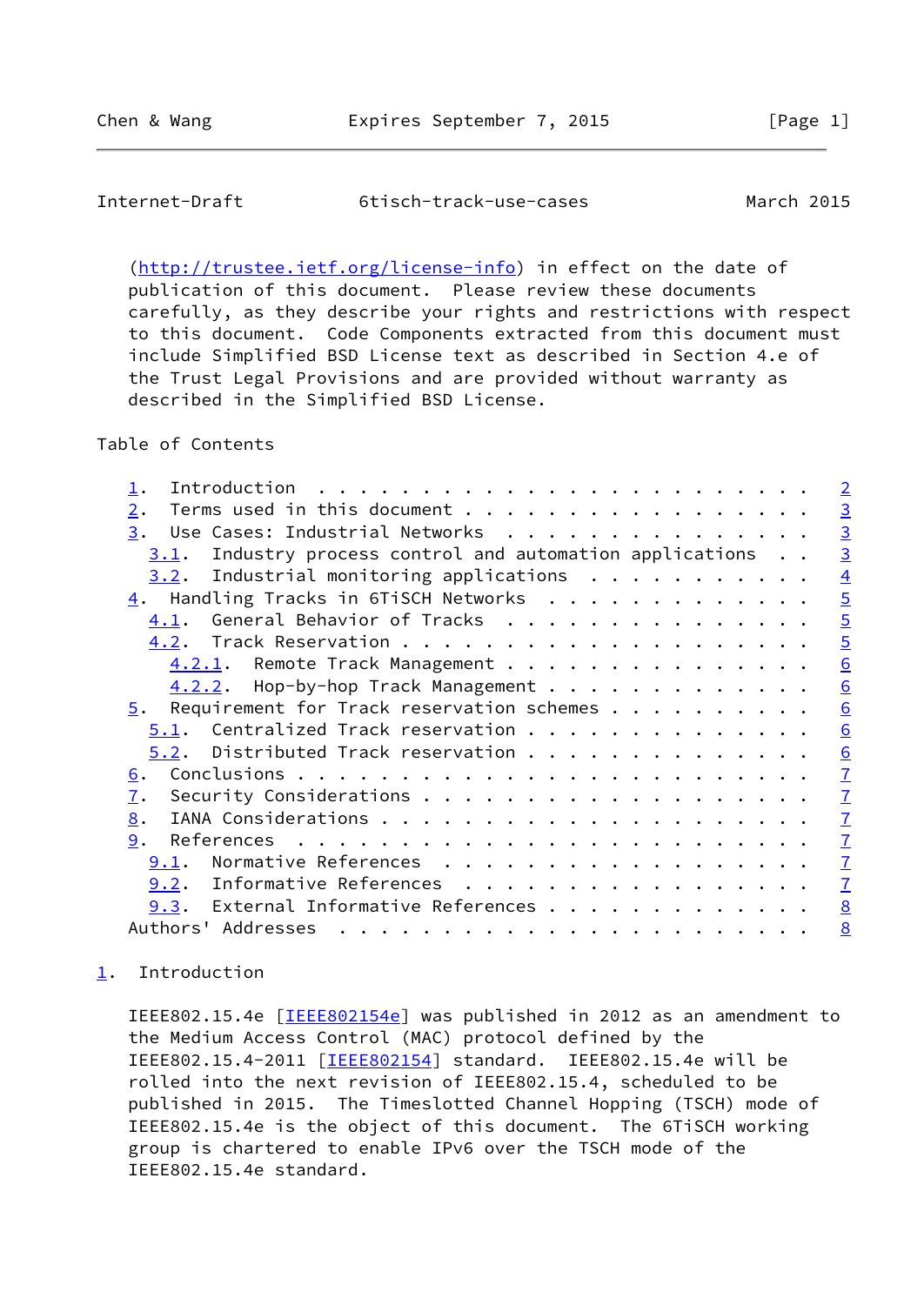The requirements for 6TiSCH are well documented [\[I-D.ietf-6tisch-tsch](#page-8-3)]. Initially, the WG will limit its scope to distributed routing over a static schedule. In this draft, we focus and expand discussions pertaining to Track. We propose requirements and use cases for different type of Track reservation schemes.

| Chen & Wang | Expires September 7, 2015 |  | [Page 2] |
|-------------|---------------------------|--|----------|
|-------------|---------------------------|--|----------|

<span id="page-2-1"></span>Internet-Draft 6tisch-track-use-cases March 2015

<span id="page-2-0"></span>[2](#page-2-0). Terms used in this document

 The draft uses terminologies defined in [\[I-D.ietf-6tisch-terminology](#page-7-6)]. The following are definition of terminologies used in this draft.

 Centralized Track reservation: The reservation of a track done by the central controller of the network, e.g. PCE.

 Distributed Track reservation: A reservation of a track done by one or more in-network entities (typically a connection endpoint).

 Track: A determined sequence of cells along a multi-hop path. It is typically the result of a reservation. The node that initializes the process for establishing a Track is the owner of the track. The latter assigns a unique identifier to the Track, called TrackID

<span id="page-2-2"></span>[3](#page-2-2). Use Cases: Industrial Networks

 An industry network is a good use case for a 6TiSCH network. In an industry network as shown in Figure 1, many devices are LLN devices, e.g. sensors and actuators. There are many types of applications in an industry network, such as industry process control and automation applications, e.g. an automation assembly line, and industry monitor applications, e.g. a safety monitoring application.

<span id="page-2-3"></span>[3.1](#page-2-3). Industry process control and automation applications

 In an industry process control and automation application as shown in Figure 1, LLN Devices are actuator and sensors in an automation assemble line. An LLN Device, for example LLN Device 1, MAY periodically send signalling packets to another actuator, e.g. LLN Device 2. For example, LLN Device 1 locate at the step 1 of the automation assemble line, whenever it finishes a task, it will send singling packets to LLN Device 2 located at the step 2 of the automation assemble line to trigger the next action in the automation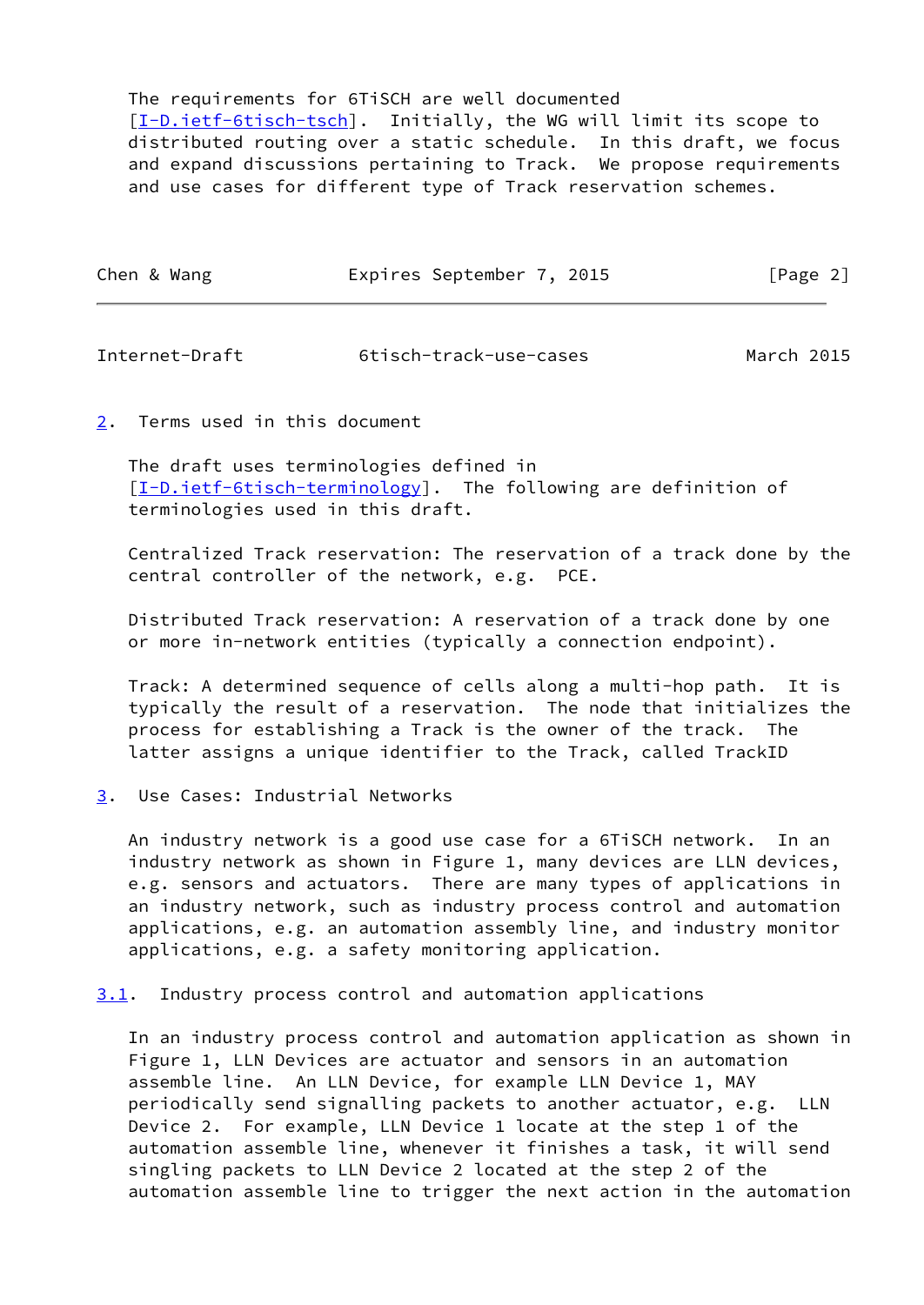assembly line. The delay of these packets are extremely important for the performance of the automation assembly line. Also the reliability of these signalling packets are extremely important since a packet loss may result products with defects. Reserving a Track between LLN device 1 and LLN device 2 can not only guarantee the delay of these signalling packets but also improve the reliability of these packet due to less interference. Moreover, by reserving a Track, battery powered LLN Devices are able to wake up and sleep based on its TSCH schedule to save energy. In these cases, the Tracks reserved are deterministic, unless the topology of the network changes.

| Chen & Wang | Expires September 7, 2015 | [Page 3] |
|-------------|---------------------------|----------|
|             |                           |          |

<span id="page-3-1"></span>Internet-Draft 6tisch-track-use-cases March 2015

#### <span id="page-3-0"></span>[3.2](#page-3-0). Industrial monitoring applications

 In an industrial monitoring application, sensors such as LLN 1 and 2, monitor the status of each machine or plant and send data to the Control Controller as shown in Figure 1. An LLN Device, for example LLN Device 1, MAY detect a critical event, and sends a signalling emergency message to the Central Controller in the network. After that the LLN Device may send monitoring data to the Central Controller. The singling packets that contains an emergency message SHOULD arrive at the Central Controller with minimum delay and highest reliability. Therefore, multiple Tacks may be reserved between these sensors and the Central Controller. Moreover, a bursty traffic that contains monitoring data MAY follow the critical message. These data packets also require low latency and high reliability, thus a high bandwidth Track SHOULD be quickly set-up between these LLN Devices and the Central Controller. Therefore, the Track reservation scheme has to react faster in a more dynamic way.

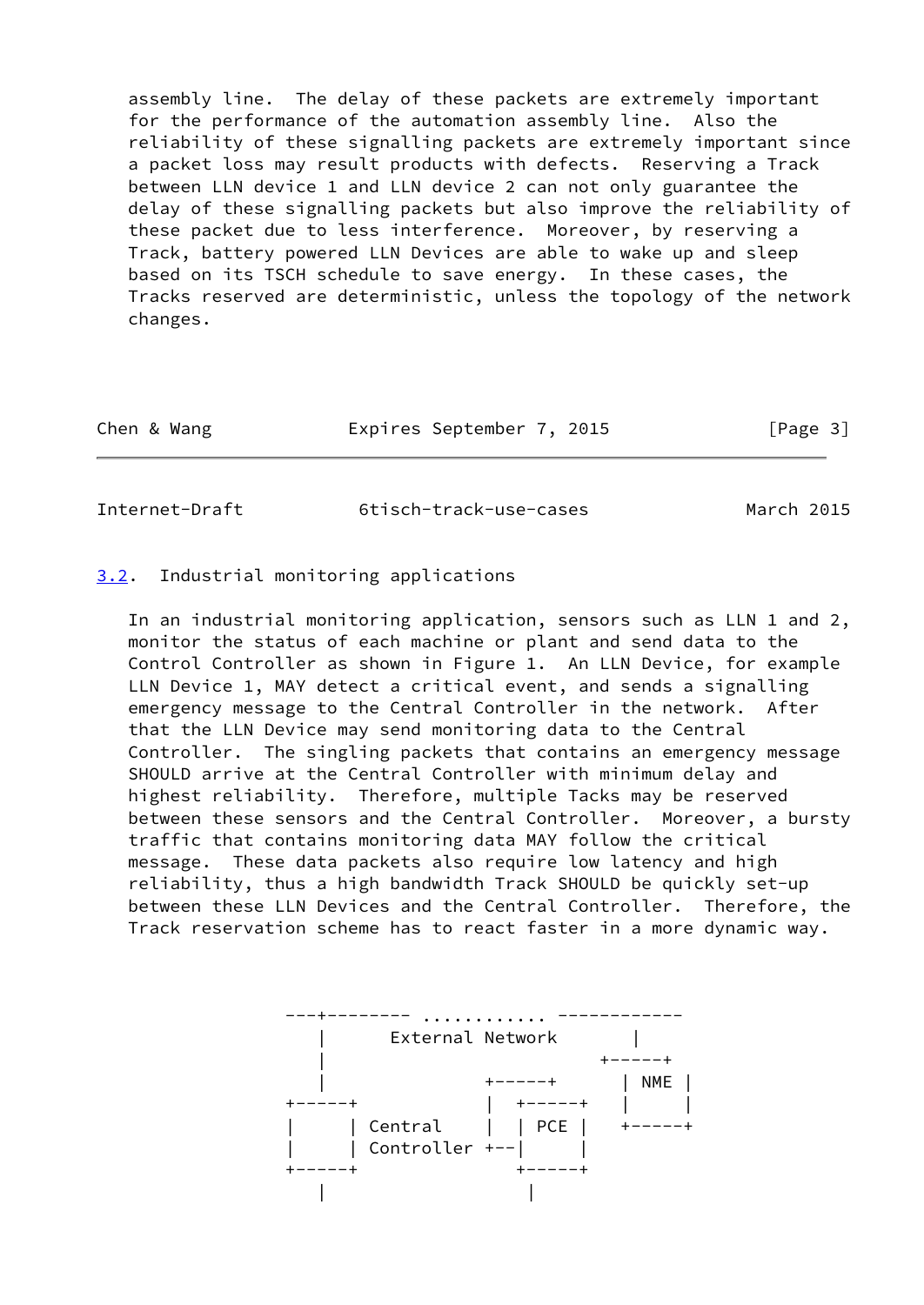

Figure 1: Use Case of an Industry Network

Chen & Wang **Expires September 7, 2015** [Page 4]

<span id="page-4-1"></span>Internet-Draft 6tisch-track-use-cases March 2015

<span id="page-4-0"></span>[4](#page-4-0). Handling Tracks in 6TiSCH Networks

<span id="page-4-2"></span>[4.1](#page-4-2). General Behavior of Tracks

 In this section, we discuss the behavior and the benefits of Tracks. As discussed in [\[I-D.ietf-6tisch-architecture](#page-7-7)], Track is first a multi-hop paths from the source LLN Device to the destination LLN Device. Second, some resources of LLN Devices on the path are reserved by configuring their TSCH schedule. Therefore, an LLN Device on the Track not only knows what cells it should use to receive packets from its previous hop, but also knows what cells it should use to send packets to its next hop. There are several benefits for using Track to forward a packet from the source LLN Device to the destination LLN Device.

 First, Track forwarding as described in Section 10.1 in [\[I-D.ietf-6tisch-architecture](#page-7-7)] is a layer-2 forwarding scheme, which introduces less process delay and overhead than layer-3 forwarding scheme. Therefore, LLN Devices can save more energy and resource, which is critical for resource constrained devices.

Second, since channel resources, i.e. cells, have been reserved for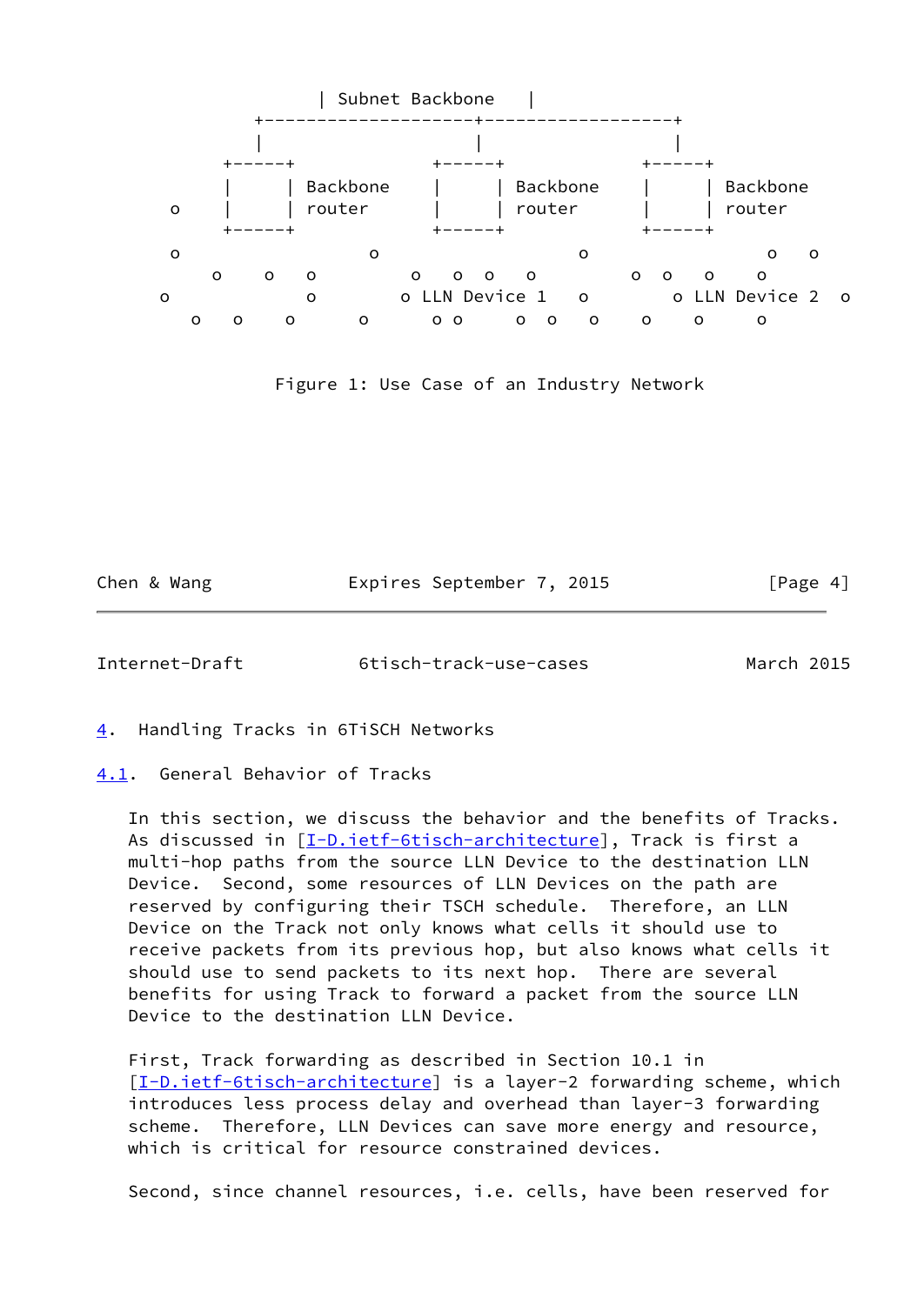communications between LLN devices of each hop on the Track, the packets traverse along the Track as a train passes each stations along the rail track. Therefore, the throughput and delay of the traffic on a Track is guaranteed and the jitter of the traffic is small. These are extremely important features for time-sensitive applications, which require packets arrives on time.

 Third, by knowing the scheduled time slots of incoming cell and outgoing cell, LLN devices on a Track could save more energy by staying in sleep state during in-active slots. This is extreme important for LLN Devices that are battery powered.

 Fourth, by allocating scheduled channel frequency, both inter-Track and intra-Track interference can be reduced. This will enhance the reliability of transmissions on a Track and reduce energy consumption of LLN Devices by decreasing the number of retransmissions.

<span id="page-5-0"></span>[4.2](#page-5-0). Track Reservation

 Cells along a Track have to be reserved before any packet transmissions. How to efficiently allocate resources along a Track becomes a challenging problem. Generally, there are both remote Track management and hop-by-hop Track management described in [\[I-D.ietf-6tisch-architecture](#page-7-7)] to solve the Track reservation issue.

| Chen & Wang | Expires September 7, 2015 | [Page 5] |
|-------------|---------------------------|----------|
|             |                           |          |

<span id="page-5-2"></span>

| Internet-Draft | 6tisch-track-use-cases | March 2015 |
|----------------|------------------------|------------|
|----------------|------------------------|------------|

## <span id="page-5-1"></span>[4.2.1](#page-5-1). Remote Track Management

 In the remote Track management scheme in section 9.3 in [\[I-D.ietf-6tisch-architecture](#page-7-7)], a central controller of the network, e.g. Path Computation Element (PCE) in Figure 1, can allocate hard cells of LLN Devices on a Track remotely. The network may be globally optimized by the central controller of the network.

#### <span id="page-5-3"></span>[4.2.2](#page-5-3). Hop-by-hop Track Management

 In the hop-by-hop Track management scheme in section 9.4 in [\[I-D.ietf-6tisch-architecture](#page-7-7)], LLN Devices can negotiate and reserve Soft Cells in their TSCH Schedule by communicating with each other. By configuring the TSCH Schedule of LLN Devices on a route, a Track can be reserved to enhance the multi-hop communications between the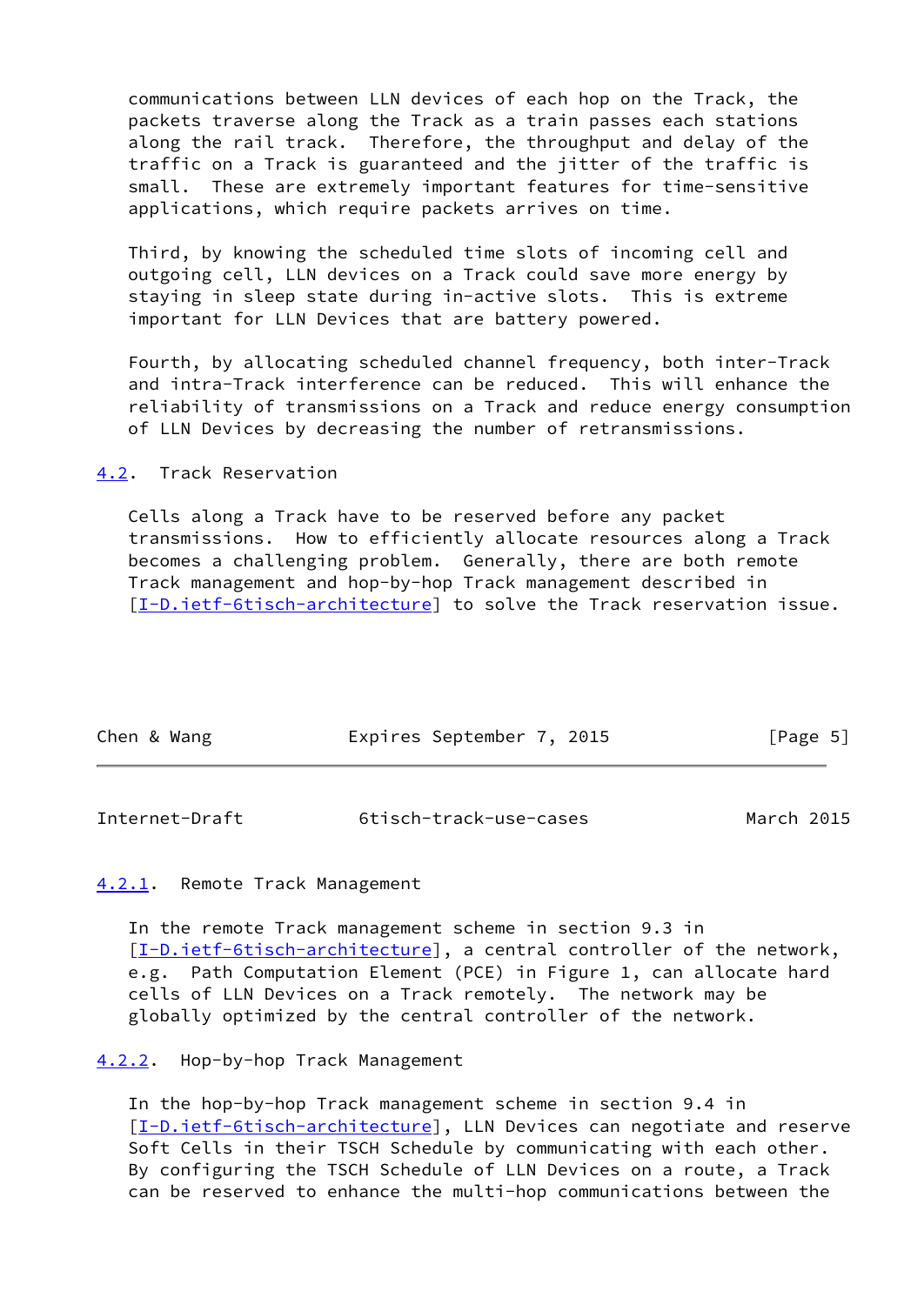source and the destination. The hop-by-hop Track management schemes may be more scalable and robust than the remote Track management scheme since it does not rely on the central controller of the network.

<span id="page-6-0"></span>[5](#page-6-0). Requirement for Track reservation schemes

 The track reservation schemes are required to support both deterministic traffics such as periodical transmissions for industry process control and automation applications and dynamic traffics such as bursty transmissions for industrial monitoring applications.

<span id="page-6-1"></span>[5.1](#page-6-1). Centralized Track reservation

 Need a protocol for LLN devices to report their topology and TSCH schedule information to the central controller as shown in Figure 1. The central controller need the topology information to obtain a path from the source to the destination and the network can be better optimized if the central controller is aware of the TSCH schedule of all or part of LLN Devices in the network.

 Need a lightweight protocol for the central controller to configure hard cells of LLN Devices using 6top interface defined in [\[I-D.ietf-6tisch-6top-interface](#page-7-8)]. The central controller has to configure hard cells of LLN Devices on the track remotely and LLN Devices are usually constrained devices which may not support heavyweight protocol such as [RFC 5440](https://datatracker.ietf.org/doc/pdf/rfc5440) [[RFC5440](https://datatracker.ietf.org/doc/pdf/rfc5440)]

<span id="page-6-2"></span>[5.2](#page-6-2). Distributed Track reservation

 Need a fast reaction protocol to reserve a Track. LLN Devices have limited information about the topology of the network and the TSCH schedule of other LLN Devices on the path. The protocol should

| Chen & Wang | Expires September 7, 2015 | [Page 6] |
|-------------|---------------------------|----------|
|             |                           |          |

<span id="page-6-4"></span>Internet-Draft 6tisch-track-use-cases March 2015

 quickly detect a Track reservation failure. Need an efficient negotiation protocol between LLN Devices multi-hop away from each other. LLN Devices on the path have to negotiate in order to reserve a Track, which may bring extra overhead to constrained devices.

- <span id="page-6-3"></span>[6](#page-6-3). Conclusions
	- A Track can provide low latency, guaranteed throughput and high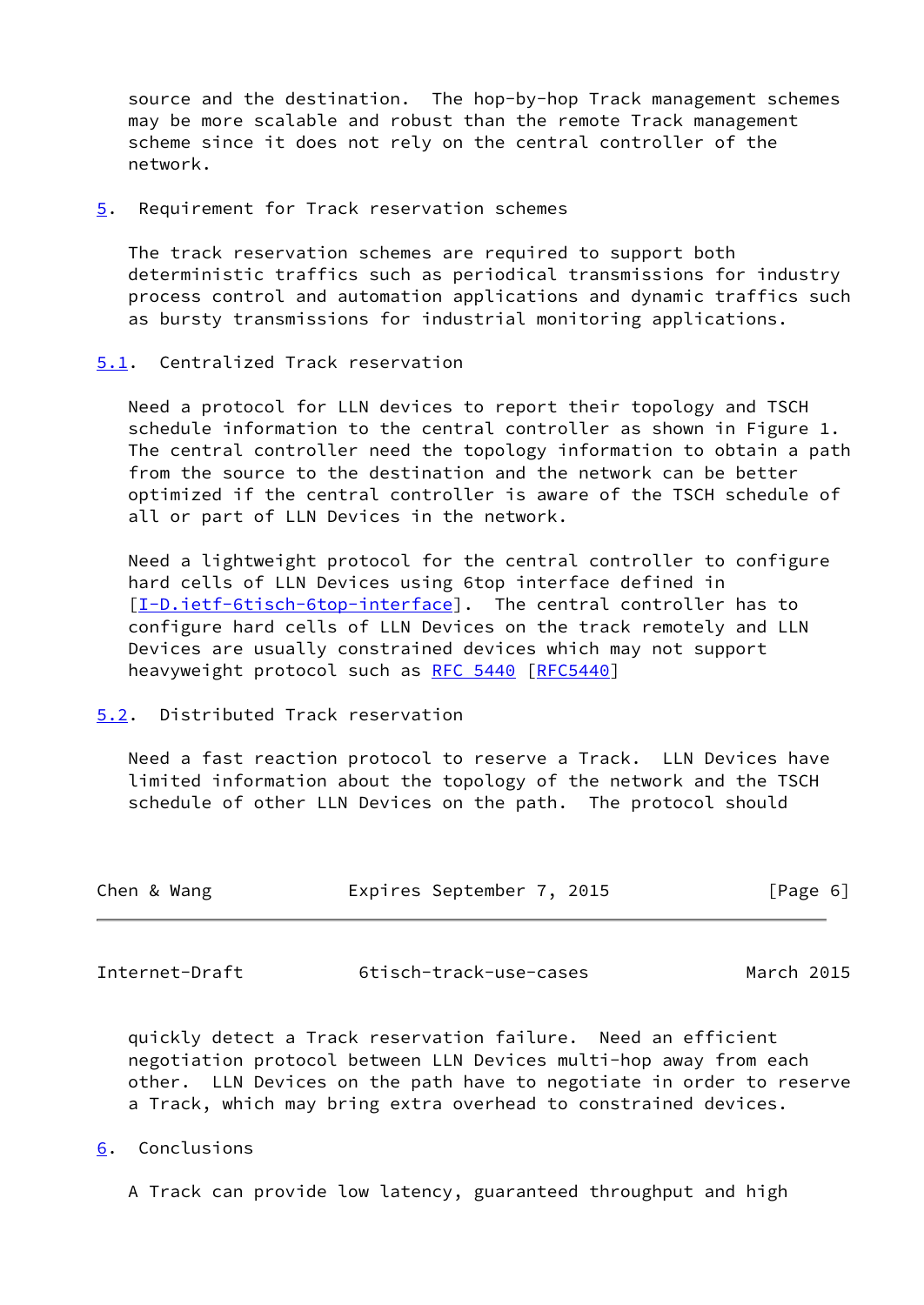reliable for end-to-end communications. There are many use cases that can show the benefit of using a Track, such as industry networks, home networks, structure networks, health networks and vehicular networks. Moreover, different Track reservation schemes, such as centralized and distributed schemes, need to be proposed to handle a large variety of requirements.

<span id="page-7-0"></span>[7](#page-7-0). Security Considerations

 This draft discussed the design considerations and operations of using Track in 6TiSCH networks. It does not introduce new security threats.

<span id="page-7-1"></span>[8](#page-7-1). IANA Considerations

This specification does not require IANA action.

- <span id="page-7-2"></span>[9](#page-7-2). References
- <span id="page-7-3"></span>[9.1](#page-7-3). Normative References
	- [RFC2119] Bradner, S., "Key words for use in RFCs to Indicate Requirement Levels", [BCP 14](https://datatracker.ietf.org/doc/pdf/bcp14), [RFC 2119](https://datatracker.ietf.org/doc/pdf/rfc2119), March 1997.
- <span id="page-7-8"></span><span id="page-7-4"></span>[9.2](#page-7-4). Informative References
	- [I-D.ietf-6tisch-6top-interface]

 Wang, Q., Vilajosana, X., and T. Watteyne, "6TiSCH Operation Sublayer (6top) Interface", [draft-ietf-6tisch-](https://datatracker.ietf.org/doc/pdf/draft-ietf-6tisch-6top-interface-02) [6top-interface-02](https://datatracker.ietf.org/doc/pdf/draft-ietf-6tisch-6top-interface-02) (work in progress), October 2014.

<span id="page-7-7"></span>[I-D.ietf-6tisch-architecture]

 Thubert, P., Watteyne, T., Struik, R., and M. Richardson, "An Architecture for IPv6 over the TSCH mode of IEEE 802.15.4e", [draft-ietf-6tisch-architecture-05](https://datatracker.ietf.org/doc/pdf/draft-ietf-6tisch-architecture-05) (work in progress), January 2015.

Chen & Wang **Expires September 7, 2015** [Page 7]

<span id="page-7-5"></span>Internet-Draft 6tisch-track-use-cases March 2015

<span id="page-7-6"></span>[I-D.ietf-6tisch-terminology]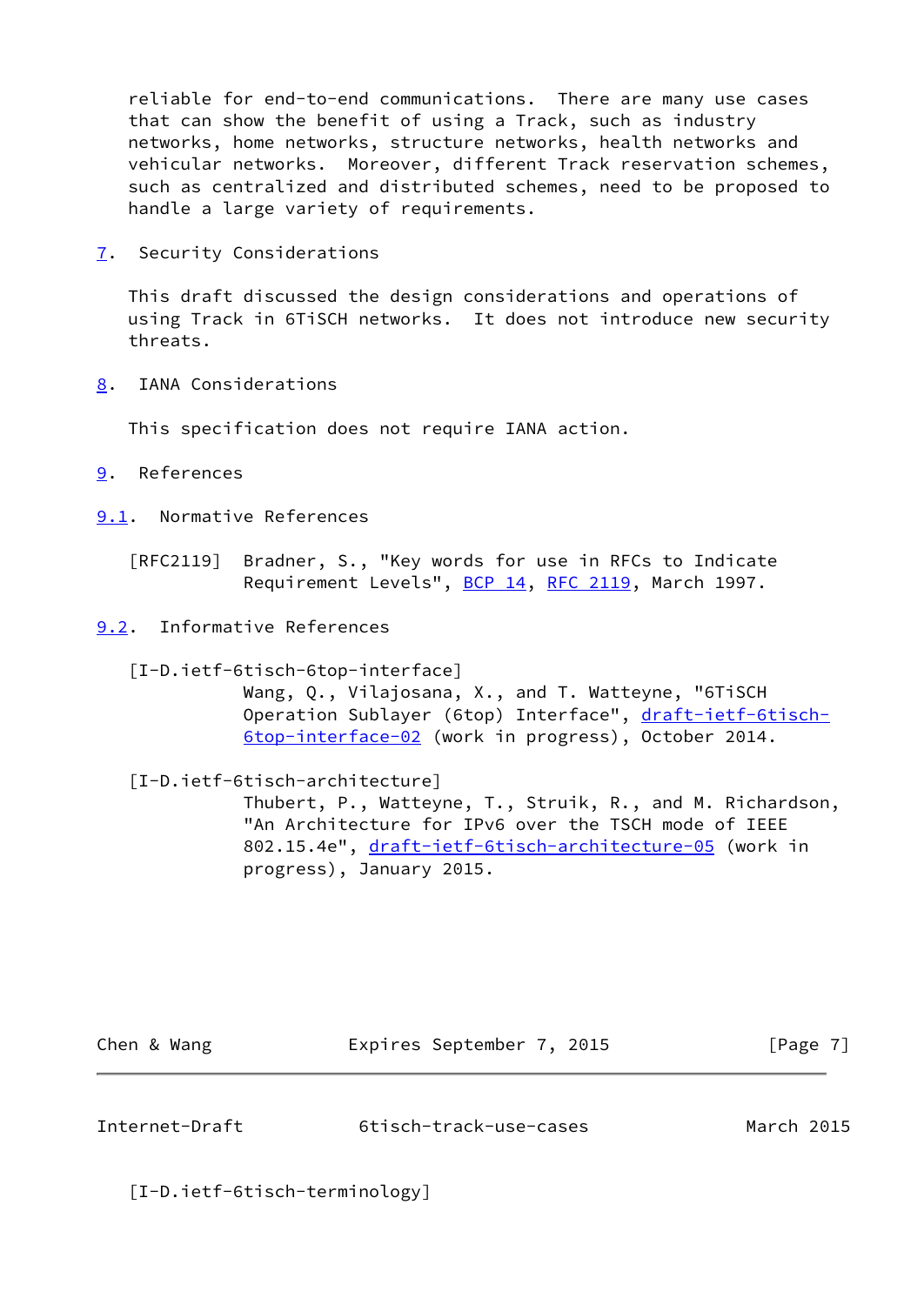Palattella, M., Thubert, P., Watteyne, T., and Q. Wang, "Terminology in IPv6 over the TSCH mode of IEEE 802.15.4e", [draft-ietf-6tisch-terminology-03](https://datatracker.ietf.org/doc/pdf/draft-ietf-6tisch-terminology-03) (work in progress), January 2015.

<span id="page-8-3"></span>[I-D.ietf-6tisch-tsch]

 Watteyne, T., Palattella, M., and L. Grieco, "Using IEEE802.15.4e TSCH in an IoT context: Overview, Problem Statement and Goals", [draft-ietf-6tisch-tsch-05](https://datatracker.ietf.org/doc/pdf/draft-ietf-6tisch-tsch-05) (work in progress), January 2015.

 [RFC5440] Vasseur, JP. and JL. Le Roux, "Path Computation Element (PCE) Communication Protocol (PCEP)", [RFC 5440](https://datatracker.ietf.org/doc/pdf/rfc5440), March 2009.

<span id="page-8-0"></span>[9.3](#page-8-0). External Informative References

<span id="page-8-2"></span>[IEEE802154]

 IEEE standard for Information Technology, "IEEE std. 802.15.4, Part. 15.4: Wireless Medium Access Control (MAC) and Physical Layer (PHY) Specifications for Low-Rate Wireless Personal Area Networks", June 2011.

<span id="page-8-1"></span>[IEEE802154e]

 IEEE standard for Information Technology, "IEEE std. 802.15.4e, Part. 15.4: Low-Rate Wireless Personal Area Networks (LR-WPANs) Amendment 1: MAC sublayer", April 2012.

Authors' Addresses

 Zhuo Chen InterDigital Communications, LLC 781 Third Ave King of Prussia, PA 19406 USA

 Phone: +1 610 878 5730 Email: Zhuo.Chen@InterDigital.com